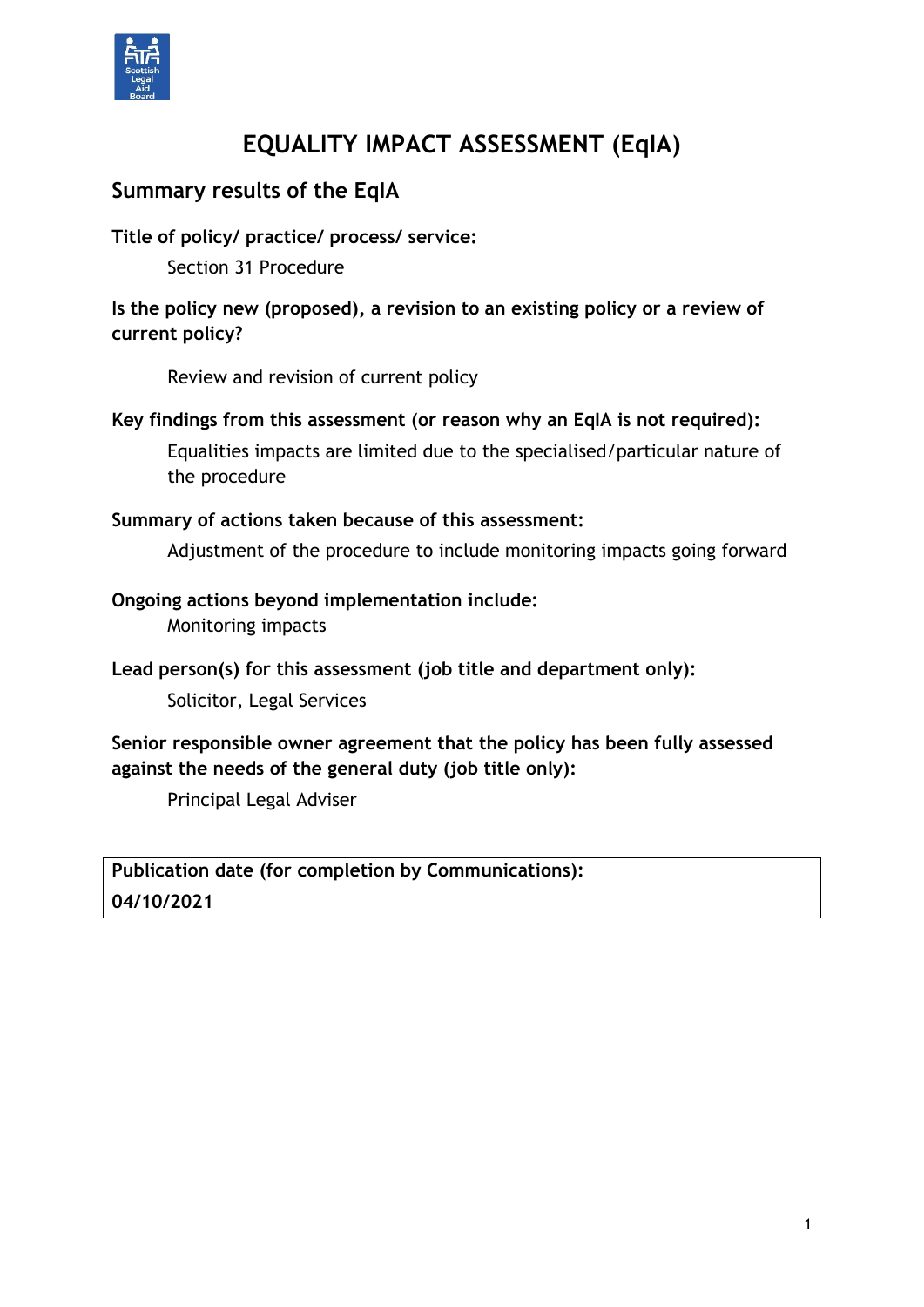

#### **Step 1 – Framing the planned change**

Discussing step 1 and step 2 with the Corporate Policy Officer (Equalities) at an early stage will help identify appropriate evidence. This may include support from the wider Policy and Development team.

**1.1 Briefly describe the aims, objectives and purpose of the policy/ practice/ process/ service.** *You can use the information in your project specification, business case etc.*

> Under Section 31 of the Legal Aid (Scotland) Act 1986, SLAB may exclude a solicitor or advocate from providing legal aid where there is good reason to do so. This arises infrequently but when it does arise, it usually is based on behaviours such as alleged misconduct or incompetence.

The Section 31 Procedure is a procedure setting down the administrative process and procedure for handling cases where SLAB is considering exclusion. The final determination and decision making is carried out by a committee of the Board. The procedure details the administrative steps and process followed prior to and at the points where the committee considers the case.

The decisions which the section 31 committee makes are case and person specific and are concerned ultimately with whether or not a solicitor or advocate can provide legal aid. The decision to exclude does not remove the right of practice.

The section 31 policy, since its inception, has incorporated provision to invite respondents to make SLAB aware of relevant protected characteristics to support any reasonable adjustments to the procedure. Such adjustments could and would be made to the documentary elements of the procedure, to timescales, and to the nature and format of any hearings. The procedure is very flexible. The section 31 committee ultimately making exclusion decisions is also able to give full regard to equality where made, or are, known in both evaluations/assessments and decisions. The committee can also have regard to wider equalities impacts of its decision both in relation to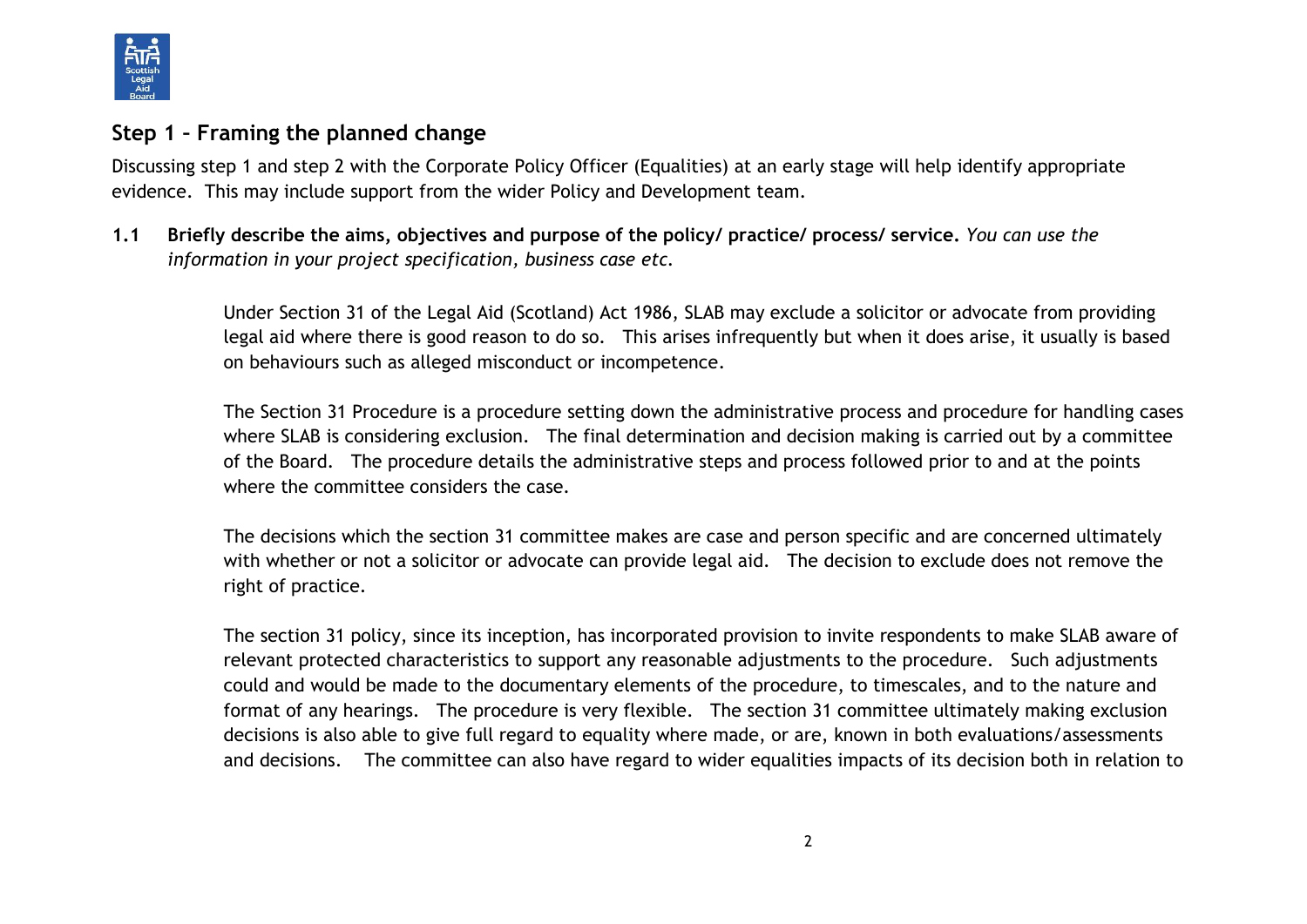

the respondent and the service the respondent provides. The latest review has added monitoring of equalities elements and issues to the procedural operation.

#### **1.2 Why is the change required?** *Legislative, routine review etc.*

There has been a routine review, as well as a change to roles in the operation of the procedure

**1.3 Who is affected by this policy/ practice/ process/ service?** *Be clear about who the 'customer' is.*

Principally the policy affects any solicitor or advocate who by virtue of misconduct, incompetence or otherwise presents as potentially for consideration for exclusion from providing legal aid.

**1.4 Policy/ practice/ process/ service implementation date** e.g. *project end date, date new legislation will take effect.*

August 2021

**1.5 What other SLAB policies or projects may be linked to or affected by changes to this policy/ practice/ process/ service?** 

None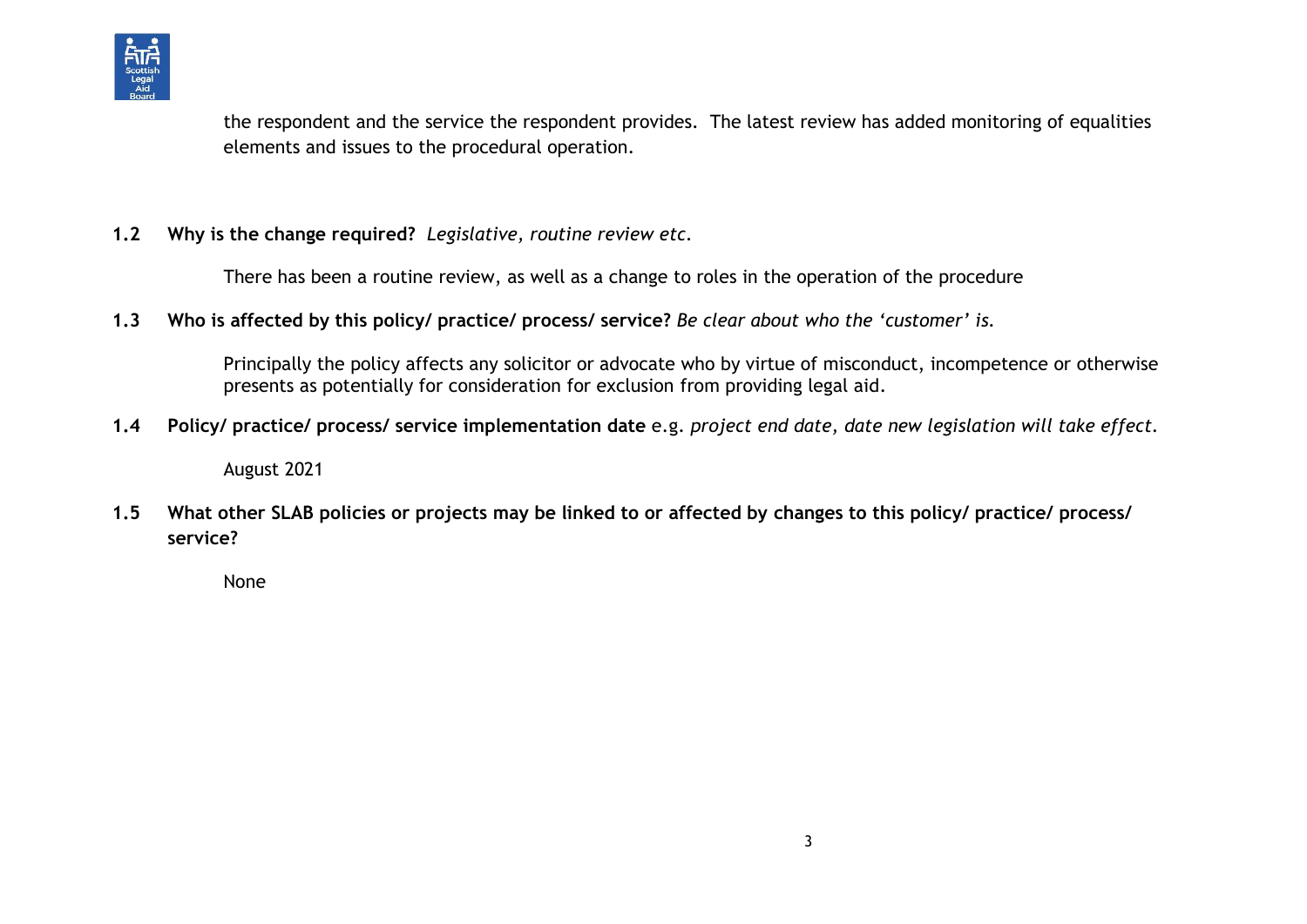

# **Step 2: Consider the available evidence and data relevant to your policy/ practice/ process/ service**

- **2.** The information you gather in this section will:
	- help you to understand the importance of your policy/ practice/ process/ service for different equality groups,
	- inform the depth of equality impact assessment you need to do (this should be proportional to the potential impact on equality groups), and
	- provide justification and an audit trail behind your decisions, including where it is agreed an equality impact assessment is not required.
- **2.1 What information is available about the experience of each equality group in relation to this policy/ practice/ process/ service?** Stay focused on the topic and scope of your policy/ practice/ process/ service. Does the policy/ practice/ process/ service relate to an area where there are already known inequalities? Refer to the EqIA guidance for sources of evidence.

Note: If you proceed to a full EqIA you should continue to add to this section as you develop the policy/ practice/ process/ service, come across new evidence and/ or **undertake a consultation.**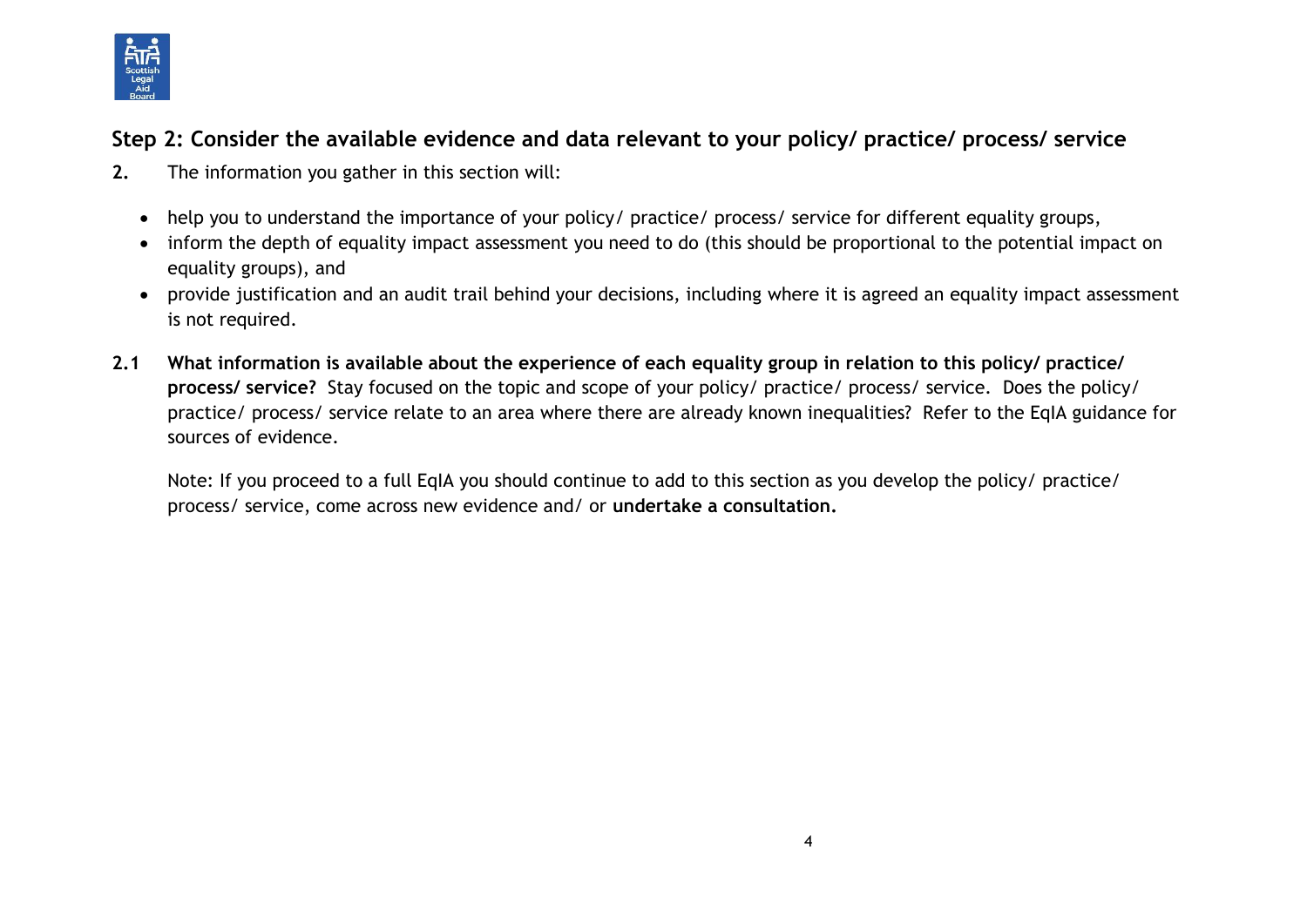

| <b>Equality</b><br>characteristics | Evidence source (e.g. web link, report,<br>survey, complaint)                                                                                                                                                                            | What does the evidence tell you about the<br>experiences of this group in relation to the<br>policy/ practice/ process/ service? Lack of<br>evidence may suggest a gap in knowledge/ need<br>for consultation (step 3).                                                                                                  |
|------------------------------------|------------------------------------------------------------------------------------------------------------------------------------------------------------------------------------------------------------------------------------------|--------------------------------------------------------------------------------------------------------------------------------------------------------------------------------------------------------------------------------------------------------------------------------------------------------------------------|
| Age                                | https://www.lawscot.org.uk/research-and-<br>policy/equality-and-<br>diversity/research/lawscotpop/(1)<br>Centre for Policy on Ageing - Rapid review<br>2016(2)<br>No equality data is available in relation to<br>advocates in Scotland. | (1) 32% of all solicitors in Scotland are aged<br>between 26 and 35, 26% are between 36 and 45,<br>23% are between 46 and 55 and 15% are between<br>56 and 65<br>(2) The percentage of individuals with a<br>disability increase with age. See 'Disability' for<br>specific consideration of evidence for that<br>group. |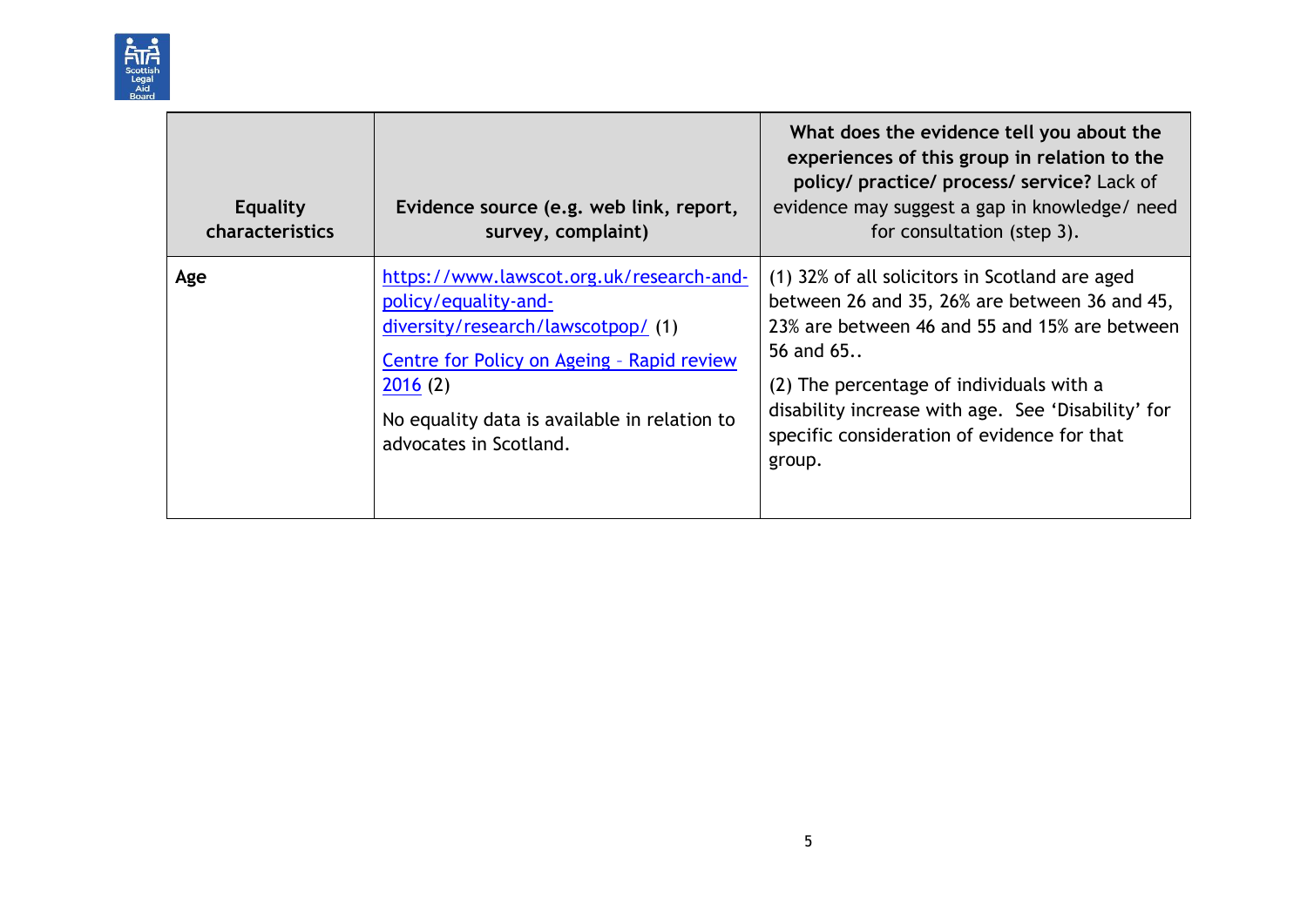

| <b>Equality</b><br>characteristics | Evidence source (e.g. web link, report,<br>survey, complaint)                                                                                                                                 | What does the evidence tell you about the<br>experiences of this group in relation to the<br>policy/ practice/ process/ service? Lack of<br>evidence may suggest a gap in knowledge/ need<br>for consultation (step 3).                                                                                                                                                                                                   |
|------------------------------------|-----------------------------------------------------------------------------------------------------------------------------------------------------------------------------------------------|---------------------------------------------------------------------------------------------------------------------------------------------------------------------------------------------------------------------------------------------------------------------------------------------------------------------------------------------------------------------------------------------------------------------------|
| <b>Disability</b>                  | https://www.lawscot.org.uk/research-and-<br>policy/equality-and-<br>diversity/research/lawscotpop/ (1)<br>Citizen's Advice - reasonable adjustments.<br>No data exists relating to advocates. | (1) Approximately 5% of the solicitor population<br>surveyed by the LSS reported as having a<br>disability. This figure may be higher as some<br>solicitors may have opted not to respond. The<br>most comment disabilities reported included<br>long term illness or condition, physical disability,<br>stress/ anxiety, deafness or partial hearing loss,<br>learning difficulty or another mental health<br>condition. |
| Race                               | https://www.lawscot.org.uk/research-and-<br>policy/equality-and-<br>diversity/research/lawscotpop/ (1)<br>No data exists relating to advocates.                                               | (1) Approximately 88% of the solicitor population<br>is white, with 3.38% of the population BAME and<br>the rest opting not to say or "other."                                                                                                                                                                                                                                                                            |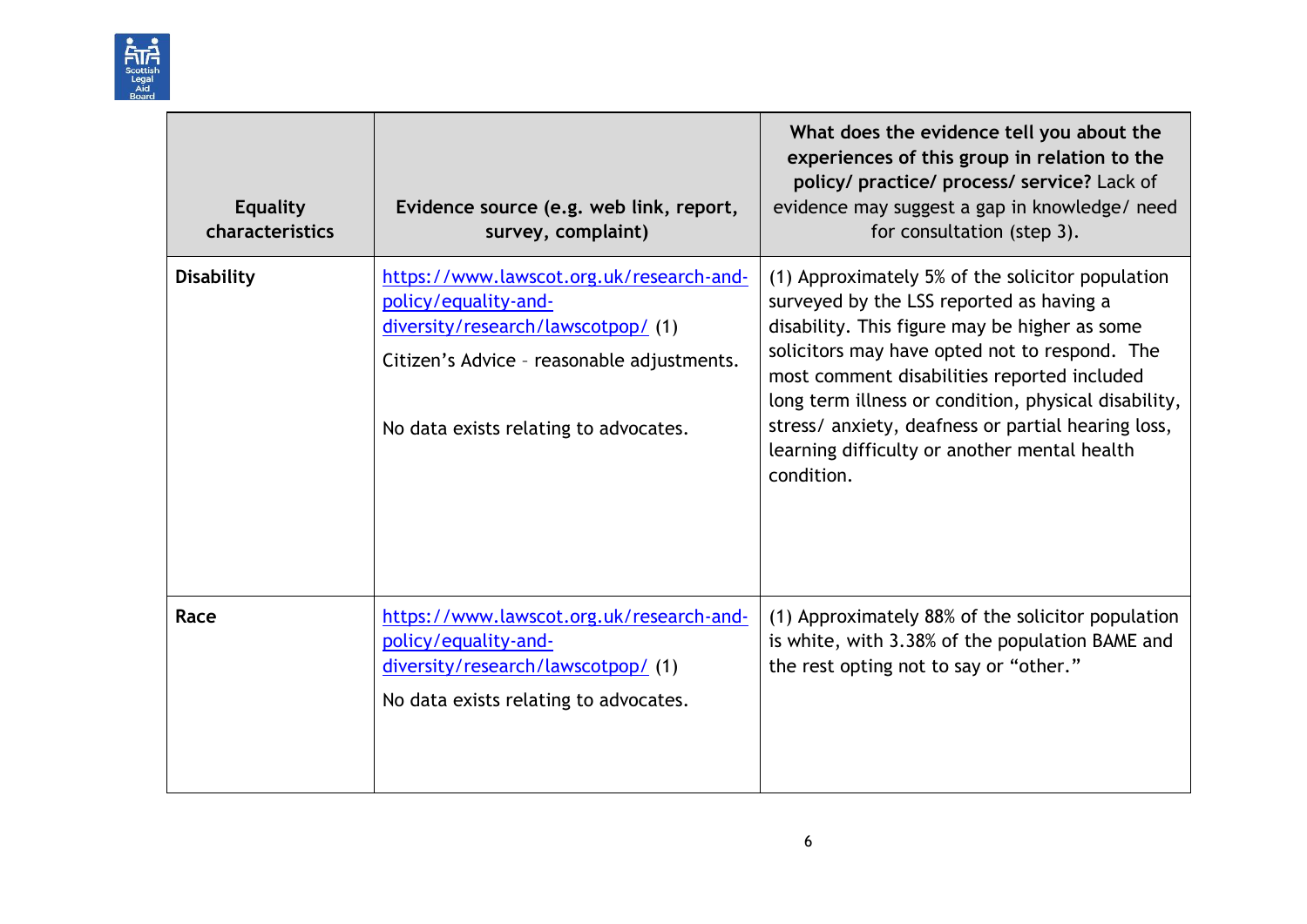

| <b>Equality</b><br>characteristics | Evidence source (e.g. web link, report,<br>survey, complaint)                                                                                                          | What does the evidence tell you about the<br>experiences of this group in relation to the<br>policy/ practice/ process/ service? Lack of<br>evidence may suggest a gap in knowledge/ need<br>for consultation (step 3). |
|------------------------------------|------------------------------------------------------------------------------------------------------------------------------------------------------------------------|-------------------------------------------------------------------------------------------------------------------------------------------------------------------------------------------------------------------------|
| <b>Sex</b>                         | https://www.lawscot.org.uk/research-and-<br>policy/equality-and-<br>diversity/research/lawscotpop/ (1)<br><b>Scotland's Carers report - Scottish</b><br>Government (2) | (1) 55% of the solicitor population is female,<br>with the remaining 45% male.<br>(2) 41% of carers are men and 59% are women.<br>Working age women are much more likely to be<br>carers than men.                      |
| <b>Gender Reassignment</b>         | No evidence exists pertaining to this<br>protected group.                                                                                                              |                                                                                                                                                                                                                         |
| Sexual orientation                 | https://www.lawscot.org.uk/research-and-<br>policy/equality-and-<br>diversity/research/lawscotpop/(1)                                                                  | (1) 85% of solicitors reported as straight, with<br>approximately 4% reporting as gay/lesbian and<br>3% as LGBTQ+                                                                                                       |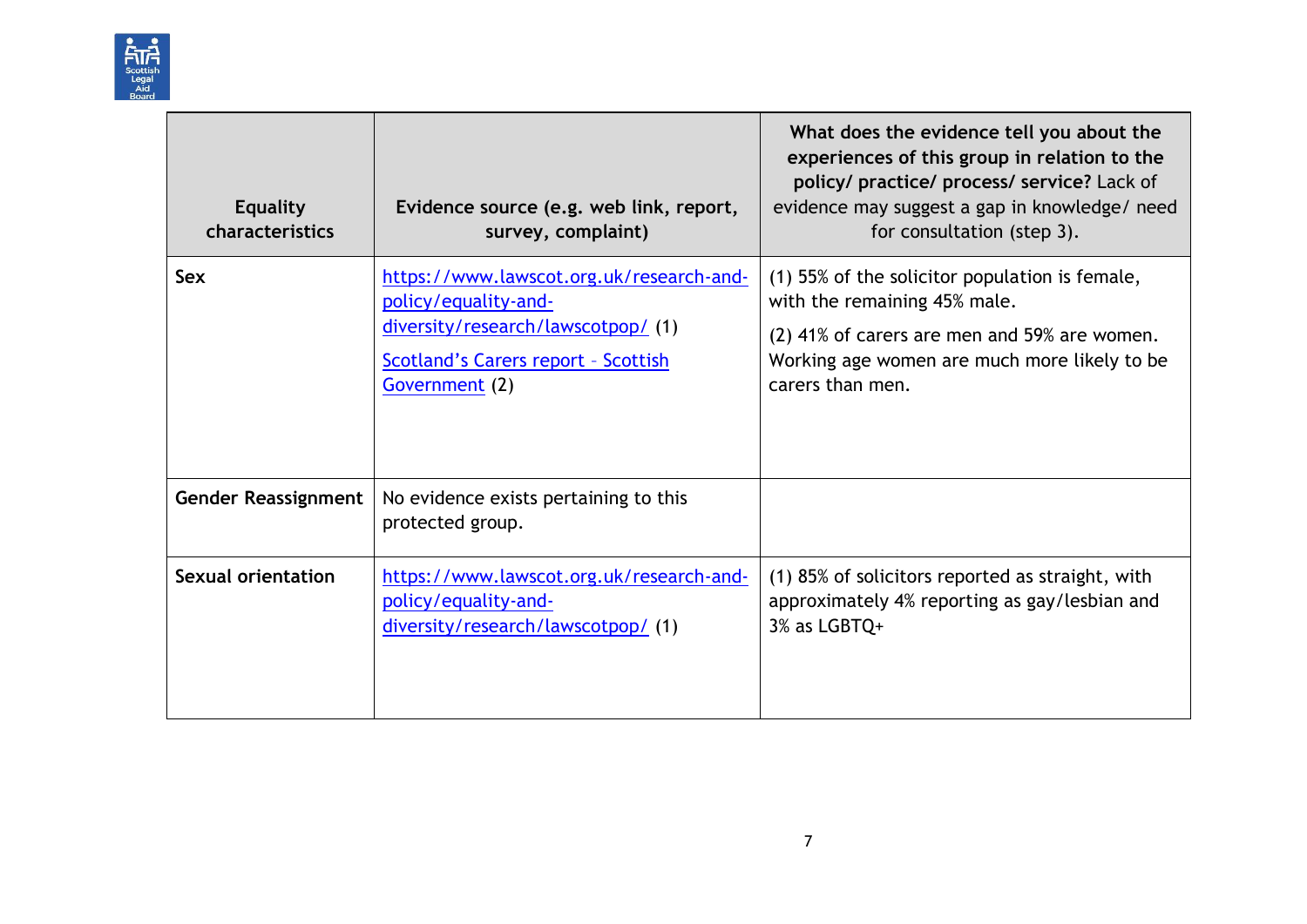

| <b>Equality</b><br>characteristics                       | Evidence source (e.g. web link, report,<br>survey, complaint)                                                     | What does the evidence tell you about the<br>experiences of this group in relation to the<br>policy/ practice/ process/ service? Lack of<br>evidence may suggest a gap in knowledge/ need<br>for consultation (step 3).                          |
|----------------------------------------------------------|-------------------------------------------------------------------------------------------------------------------|--------------------------------------------------------------------------------------------------------------------------------------------------------------------------------------------------------------------------------------------------|
| <b>Religion or Belief</b>                                | https://www.lawscot.org.uk/research-and-<br>policy/equality-and-<br>diversity/research/lawscotpop/ (1)            | 46.5% of solicitors have stated that they do not<br>have a religious belief, with 37.55% stating they<br>are Christian, 12.69% preferring not to say,<br>1.39% Islam etc                                                                         |
| Pregnancy or<br>maternity                                | NHS info - pregnancy and common<br>symptoms (1)<br>https://www.laleche.org.uk/breastfeeding-<br>public-spaces/(2) | Back pain and limitations to mobility are<br>common during pregnancy. (1)<br>According to the Equality Act of 2010, treating a<br>woman unfavourably because she is<br>breastfeeding a child of any age is considered<br>sex discrimination. (2) |
| Marriage or civil<br>partnership                         | n/a                                                                                                               | n/a                                                                                                                                                                                                                                              |
| <b>Care Experienced</b><br>(corporate parenting<br>duty) | No evidence exists relating to care<br>experienced.                                                               | n/a                                                                                                                                                                                                                                              |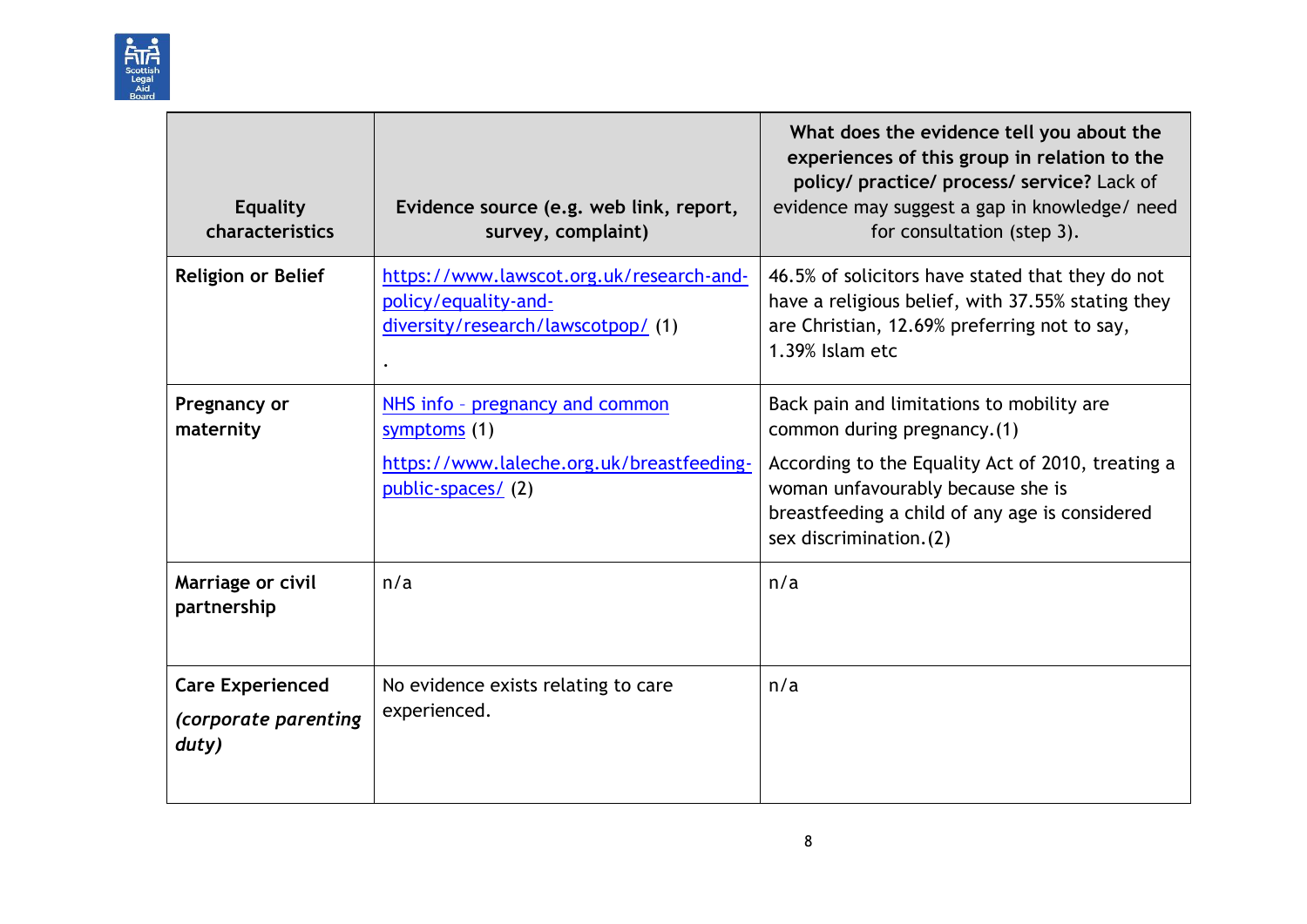

**2.2 Using the information above and your knowledge of the policy/ practice/ process/ service, summarise your overall assessment of how important and relevant the policy/ practice/ process/ service is likely to be for equality groups.**

> Not particular important. Awareness and response to awareness are key in specific cases, but beyond that there is no substantial or widespread equalities impact.

**2.3 Outcome of step 2 and next steps. Complete the table below to inform the next stage of the EqIA process.** *Consult with the project group and/ or Corporate Policy Officer (Equalities) on completing this section.*

| Outcome of Step 2 following initial evidence gathering<br>and relevance to equality characteristics                 | Yes/No<br>$(Y \text{ or } N)$ | <b>Next steps</b>                                                                                      |
|---------------------------------------------------------------------------------------------------------------------|-------------------------------|--------------------------------------------------------------------------------------------------------|
| There is no relevance to equality or our corporate<br>parenting duties                                              | N                             | Proceed to Step 5: agree with decision makers<br>that no EqIA is required based on current<br>evidence |
| There is relevance to some or all of the equality groups<br>and/ or our corporate parenting duties                  | v                             | Proceed to Step 3: complete full EqIA                                                                  |
| It is unclear if there is relevance to some or all of the<br>equality groups and/ or our corporate parenting duties | N                             | Proceed to Step 3: complete full EqIA                                                                  |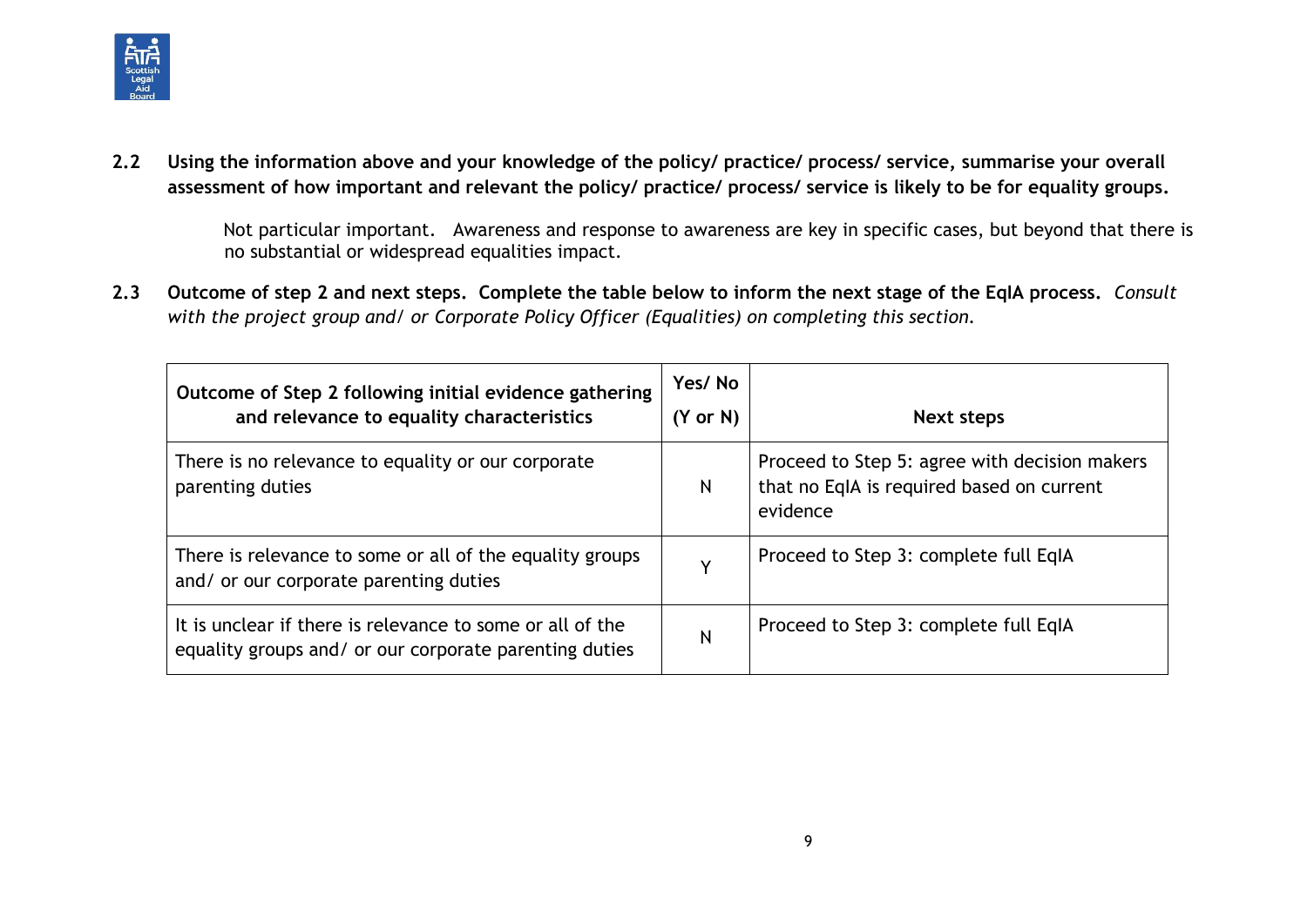

#### **Step 3 – stakeholder involvement and consultation**

This step will help you to address any gaps in evidence identified in Step 2. Speaking to people who will be affected by your policy/ practice/ process/ service can help clarify the impact it will have on different equality groups.

**Remember that sufficient evidence is required for you to show 'due regard' to the likely or actual impact of your policy/ practice/ process/ service on equality groups. An inadequate analysis in an assessment may mean failure to meet the general duty**.

The Policy and Development team can help to identify appropriate ways to engage with external groups or to undertake research to fill evidence gaps.

- **4.3 Do you/did you have any consultation or involvement planned for this policy/ practice/ process/ service?** 
	- No
- **4.4 List all the stakeholder groups that you will talk to about this policy/ practice/ process/ service.**

n/a

**4.5 What did you learn from the consultation/ involvement? Remember to record relevant actions in the assessment action log.**

n/a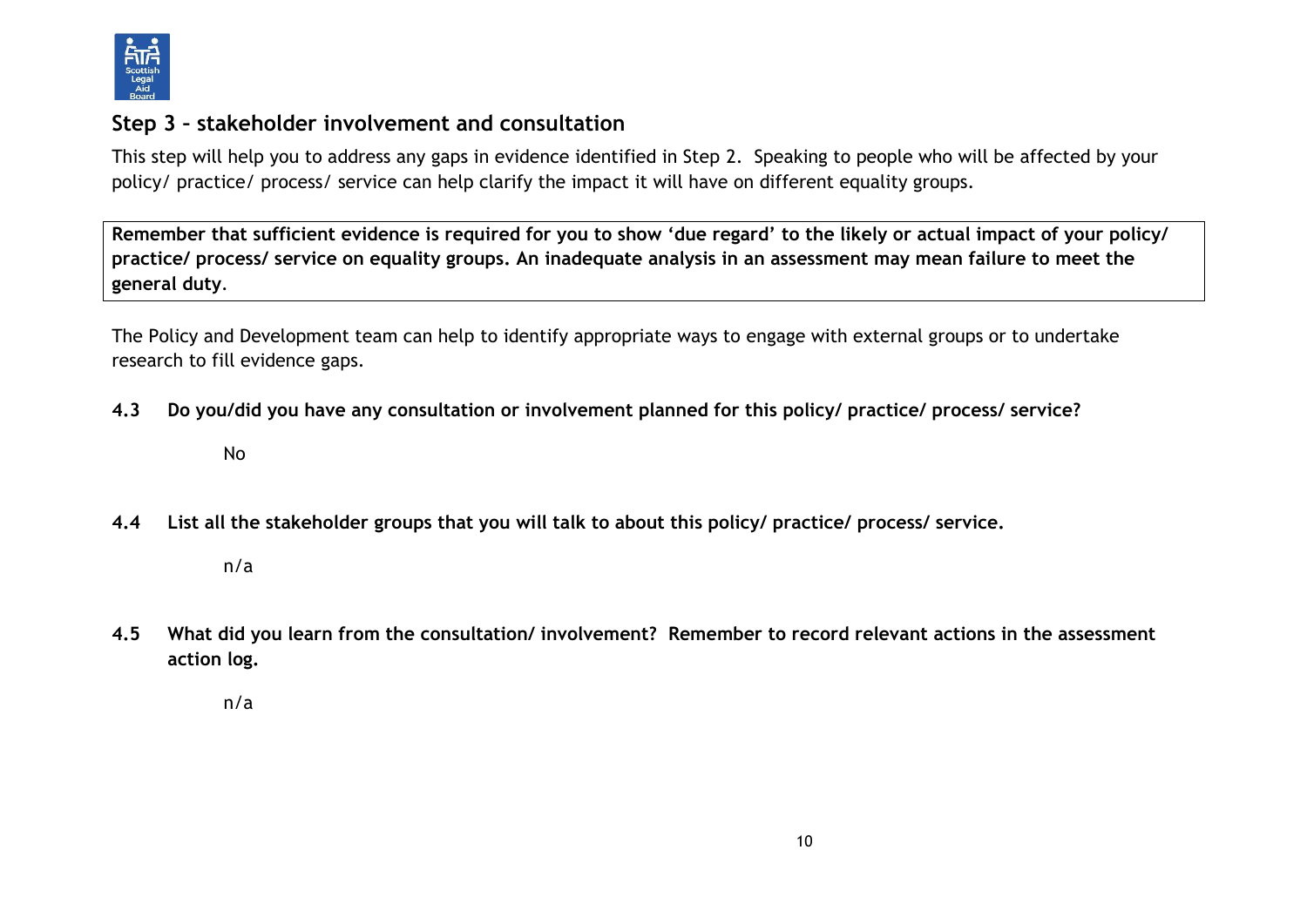

## **Step 4 - Impact on equality groups and steps to address these**

You must consider the three aims of the general duty for each protected characteristic. The following questions will help:

- **Is there potential for discrimination, victimisation, harassment or other unlawful conduct that is prohibited under the Equality Act 2010?** How will this be mitigated?
- **Is there potential to advance equality of opportunity between people who share a characteristic and those who do not?** How can this be achieved?
- **Is there potential for developing good relations between people who share a relevant protected characteristic and those who do not?** How can this be achieved?
- **4.1 Does the policy/ practice/ process/ service have any impacts (whether intended or unintended, positive or negative) on any of the equality characteristics?**

In the tables below, record the impact of the policy/ practice/ process/ service, as it is planned or as it operates, might have on each equality characteristic and describe what changes in policy/ practice/ process/ service or actions will be required to mitigate that impact. Copy any actions across to the project action log.

|                          | Place 'X' in the relevant box(es) $ $ |                 |           | Describe the changes or actions (if any) you plan to take.    |
|--------------------------|---------------------------------------|-----------------|-----------|---------------------------------------------------------------|
|                          |                                       |                 |           | E.g. to mitigate any impact, maximise the positive impact, or |
|                          | <b>Positive</b>                       | <b>Negative</b> | <b>No</b> | record your justification to not make changes despite the     |
| Age                      | impact                                | impact          | impact    | potential for adverse impact.                                 |
| potential for            |                                       |                 | X         |                                                               |
| discrimination           |                                       |                 |           |                                                               |
| potential for developing |                                       |                 | χ         |                                                               |
| good relations           |                                       |                 |           |                                                               |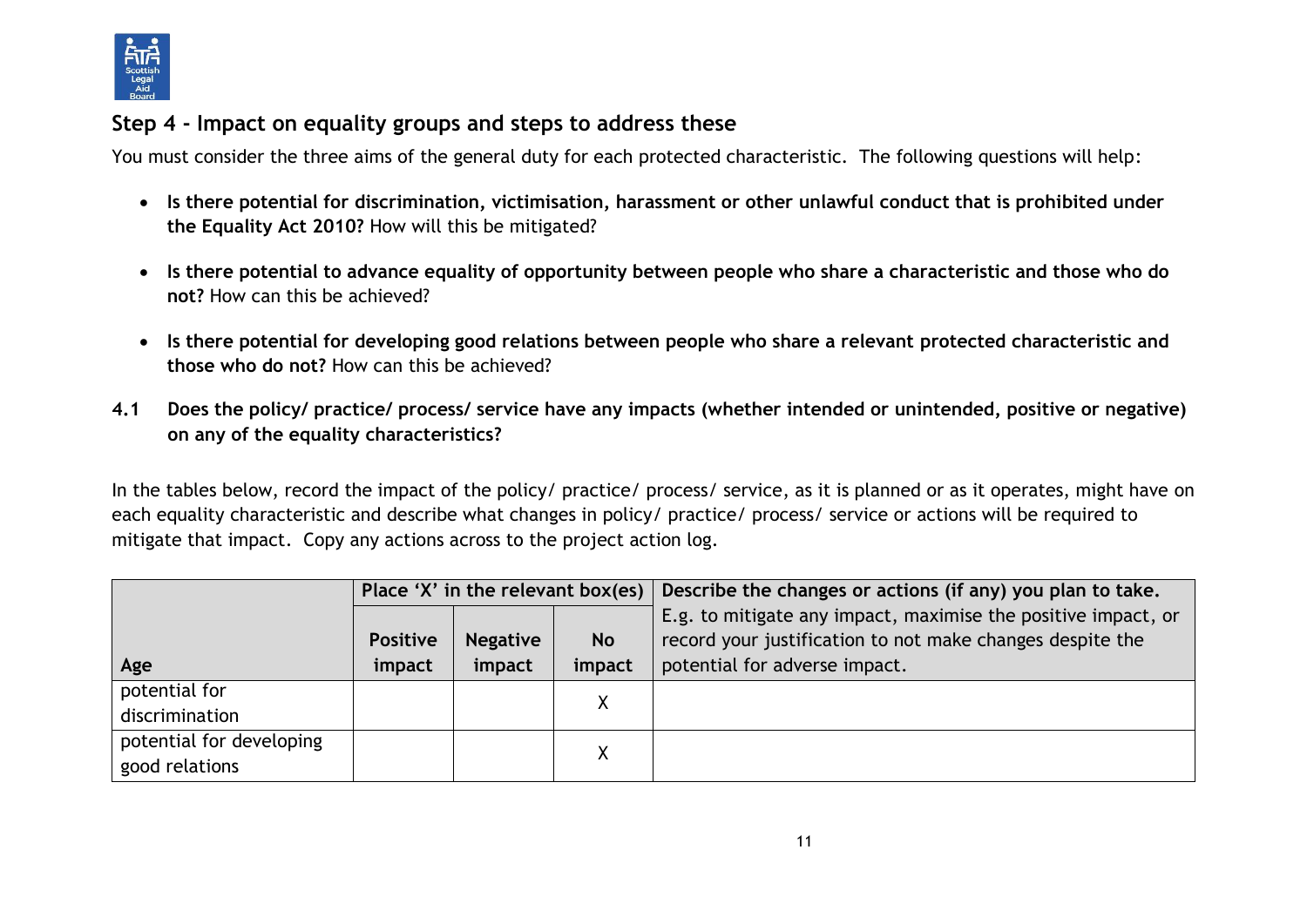

| potential to advance    |  |  |  |
|-------------------------|--|--|--|
| equality of opportunity |  |  |  |
|                         |  |  |  |

|                                                 |                                   | Place 'X' in the relevant box(es) |                     | Describe the changes or actions (if any) you plan to take.                                                                                                                                                                                                                                                                                                                                                                                                                                                                       |  |
|-------------------------------------------------|-----------------------------------|-----------------------------------|---------------------|----------------------------------------------------------------------------------------------------------------------------------------------------------------------------------------------------------------------------------------------------------------------------------------------------------------------------------------------------------------------------------------------------------------------------------------------------------------------------------------------------------------------------------|--|
| Sex                                             | <b>Positive</b><br><i>impacts</i> | <b>Negative</b><br>impacts        | <b>No</b><br>impact | E.g. to mitigate any impact, maximise the positive impact, or<br>record your justification to not make changes despite the<br>potential for adverse impact.                                                                                                                                                                                                                                                                                                                                                                      |  |
| potential for<br>discrimination                 |                                   | X                                 |                     | The procedure may impact on females disproportionately on<br>the basis that they are, in the majority of instances, primary<br>carers. Therefore, it may be more difficult for female care<br>givers to dedicate time to attend hearings or participate in<br>the procedure. This is mitigated by the procedure being<br>flexible and hearings can be arranged remotely and at varying<br>times of the day so as to allow individuals with child/elder<br>care responsibilities an optimal opportunity to attend<br>proceedings. |  |
| potential for developing<br>good relations      |                                   |                                   | X                   |                                                                                                                                                                                                                                                                                                                                                                                                                                                                                                                                  |  |
| potential to advance<br>equality of opportunity |                                   |                                   | X                   |                                                                                                                                                                                                                                                                                                                                                                                                                                                                                                                                  |  |

|                   | Place 'X' in the relevant box(es) |                 |           | Describe the changes or actions (if any) you plan to take.                |
|-------------------|-----------------------------------|-----------------|-----------|---------------------------------------------------------------------------|
|                   | <b>Positive</b>                   | <b>Negative</b> |           | $\mathsf{E}$ .g. to mitigate any impact, maximise the positive impact, or |
| <b>Disability</b> | <i>impacts</i>                    | <i>impacts</i>  | No impact |                                                                           |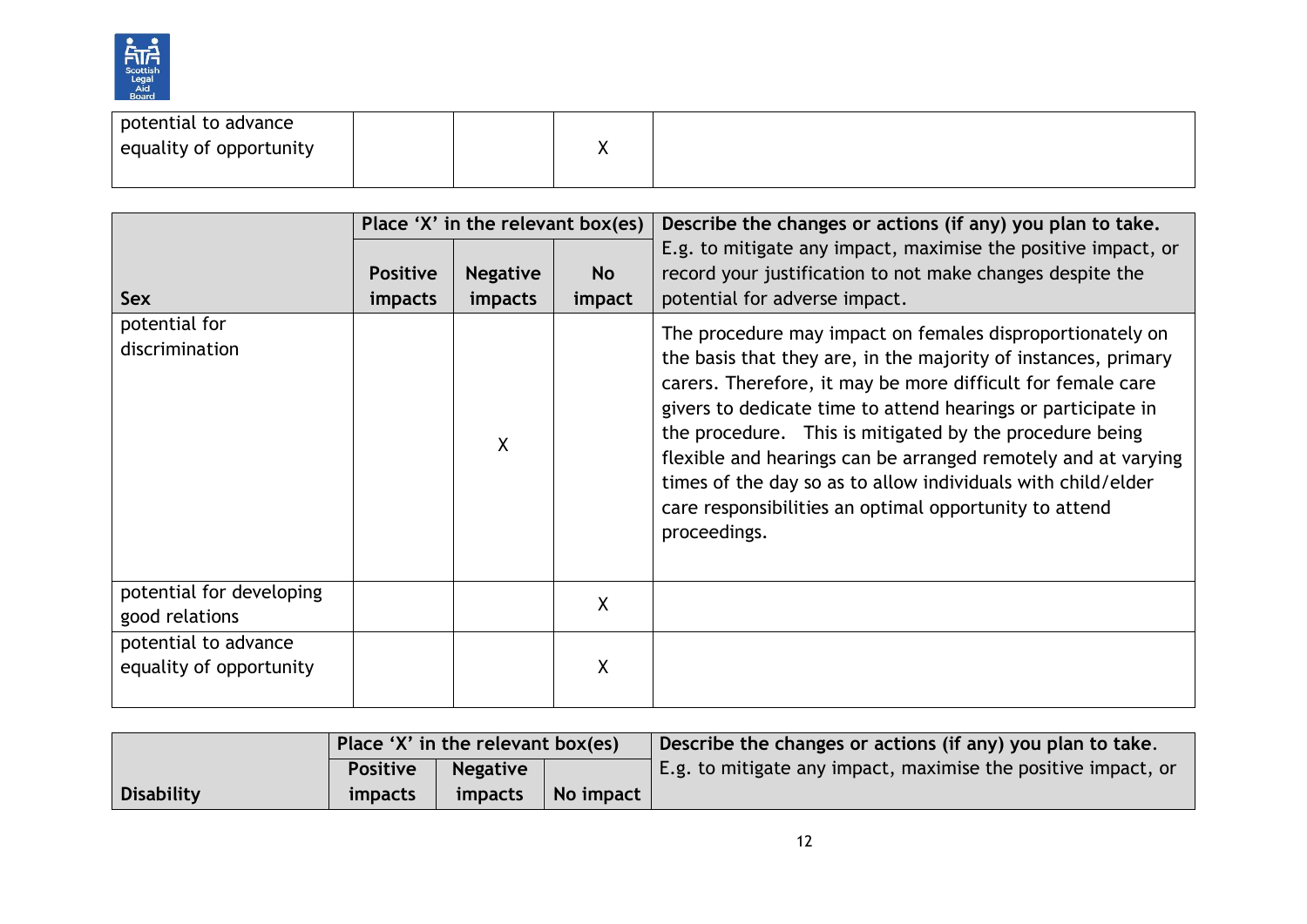

|                                                 |   |   | record your justification to not make changes despite the                                                                                                                                                                                                                                                                                                                                                                                         |
|-------------------------------------------------|---|---|---------------------------------------------------------------------------------------------------------------------------------------------------------------------------------------------------------------------------------------------------------------------------------------------------------------------------------------------------------------------------------------------------------------------------------------------------|
|                                                 |   |   | potential for adverse impact.                                                                                                                                                                                                                                                                                                                                                                                                                     |
| potential for<br>discrimination                 | χ |   | To mitigate the potential for negative impacts, the policy is<br>supportive of reasonable adjustments and a flexible approach<br>to the section 31 procedure to accommodate accessibility and<br>effective participation.<br>In terms of hearings, unless by video, these would be held at<br>our Thistle House offices which are equipped for accessibility.<br>The policy will provide for the monitoring and logging of<br>equalities impacts. |
| potential for<br>developing good<br>relations   |   | X |                                                                                                                                                                                                                                                                                                                                                                                                                                                   |
| potential to advance<br>equality of opportunity |   | Χ |                                                                                                                                                                                                                                                                                                                                                                                                                                                   |

|                            | Place 'X' in the relevant box(es) |                 |           | Describe the changes or actions (if any) you plan to take.                                                                 |  |
|----------------------------|-----------------------------------|-----------------|-----------|----------------------------------------------------------------------------------------------------------------------------|--|
|                            | <b>Positive</b>                   | <b>Negative</b> |           | E.g. to mitigate any impact, maximise the positive impact, or<br>record your justification to not make changes despite the |  |
|                            |                                   |                 |           |                                                                                                                            |  |
| <b>Gender Reassignment</b> | impacts                           | impacts         | No impact | potential for adverse impact.                                                                                              |  |
| potential for              |                                   |                 | Χ         |                                                                                                                            |  |
| discrimination             |                                   |                 |           |                                                                                                                            |  |
| potential for              |                                   |                 |           |                                                                                                                            |  |
| developing good            |                                   |                 | Χ         |                                                                                                                            |  |
| relations                  |                                   |                 |           |                                                                                                                            |  |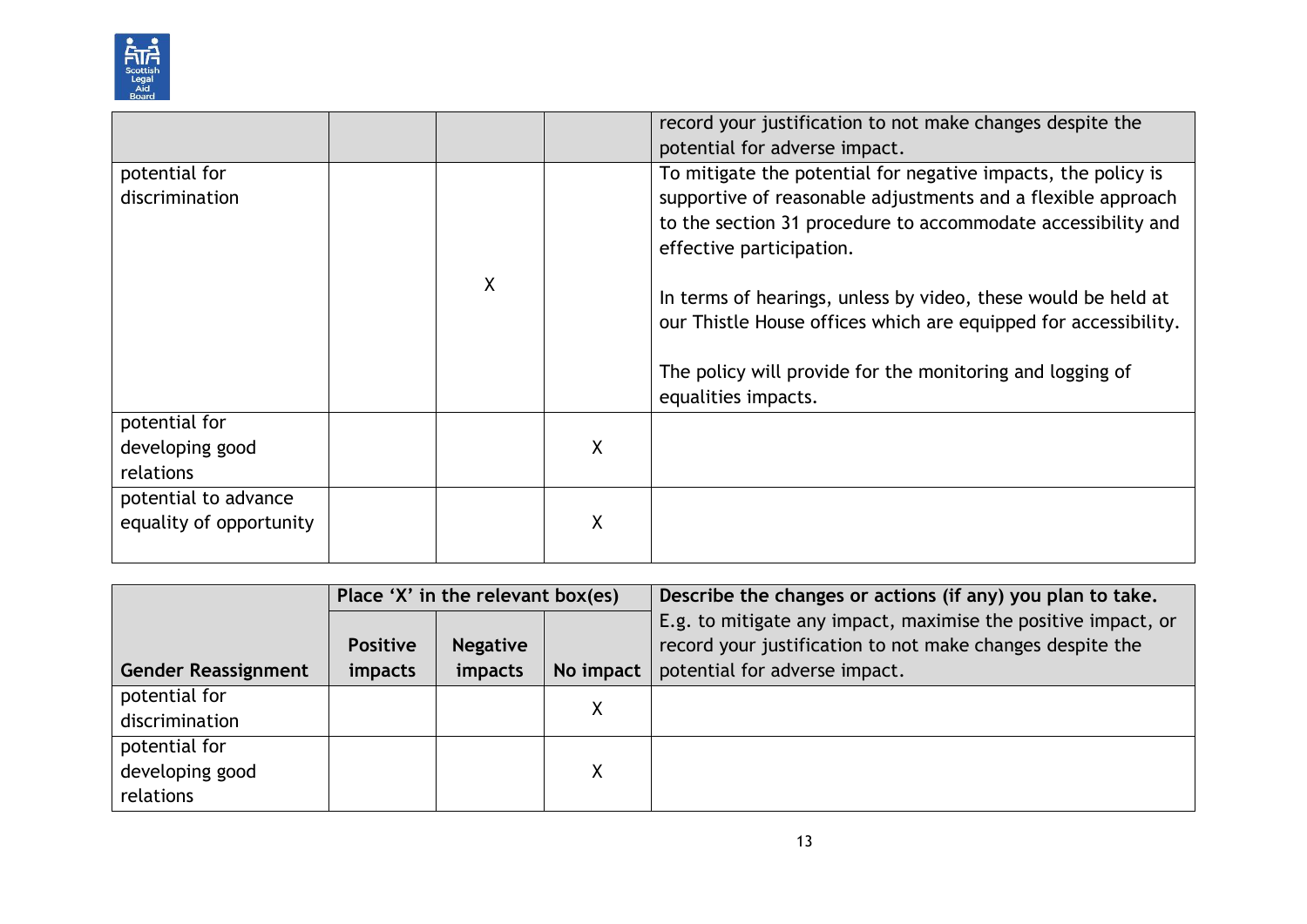

| potential to advance    |  |  |  |
|-------------------------|--|--|--|
| equality of opportunity |  |  |  |
|                         |  |  |  |

|                         | Place 'X' in the relevant box(es) |                 |           | Describe the changes or actions (if any) you plan to take.    |  |
|-------------------------|-----------------------------------|-----------------|-----------|---------------------------------------------------------------|--|
|                         |                                   |                 |           | E.g. to mitigate any impact, maximise the positive impact, or |  |
|                         | <b>Positive</b>                   | <b>Negative</b> |           | record your justification to not make changes despite the     |  |
| Race                    | impacts                           | impacts         | No impact | potential for adverse impact.                                 |  |
| potential for           |                                   |                 | Χ         |                                                               |  |
| discrimination          |                                   |                 |           |                                                               |  |
| potential for           |                                   |                 |           |                                                               |  |
| developing good         |                                   |                 | Χ         |                                                               |  |
| relations               |                                   |                 |           |                                                               |  |
| potential to advance    |                                   |                 |           |                                                               |  |
| equality of opportunity |                                   |                 | Χ         |                                                               |  |
|                         |                                   |                 |           |                                                               |  |

|                           | Place 'X' in the relevant box(es) |                 |           | Describe the changes or actions (if any) you plan to take.      |
|---------------------------|-----------------------------------|-----------------|-----------|-----------------------------------------------------------------|
|                           |                                   |                 |           | E.g. to mitigate any impact, maximise the positive impact, or   |
|                           | <b>Positive</b>                   | <b>Negative</b> |           | record your justification to not make changes despite the       |
| <b>Religion or Belief</b> | impacts                           | impacts         | No impact | potential for adverse impact.                                   |
| potential for             |                                   | X               |           | The procedure may cut across some non-Christian religious       |
| discrimination            |                                   |                 |           | holidays and festivals, which may impact upon                   |
|                           |                                   |                 |           | attendance/participation. We will mitigate this by providing    |
|                           |                                   |                 |           | the opportunity to notify SLAB of their preferences in terms of |
|                           |                                   |                 |           | hearings/meetings in order that such a consequence can be       |
|                           |                                   |                 |           | avoided.                                                        |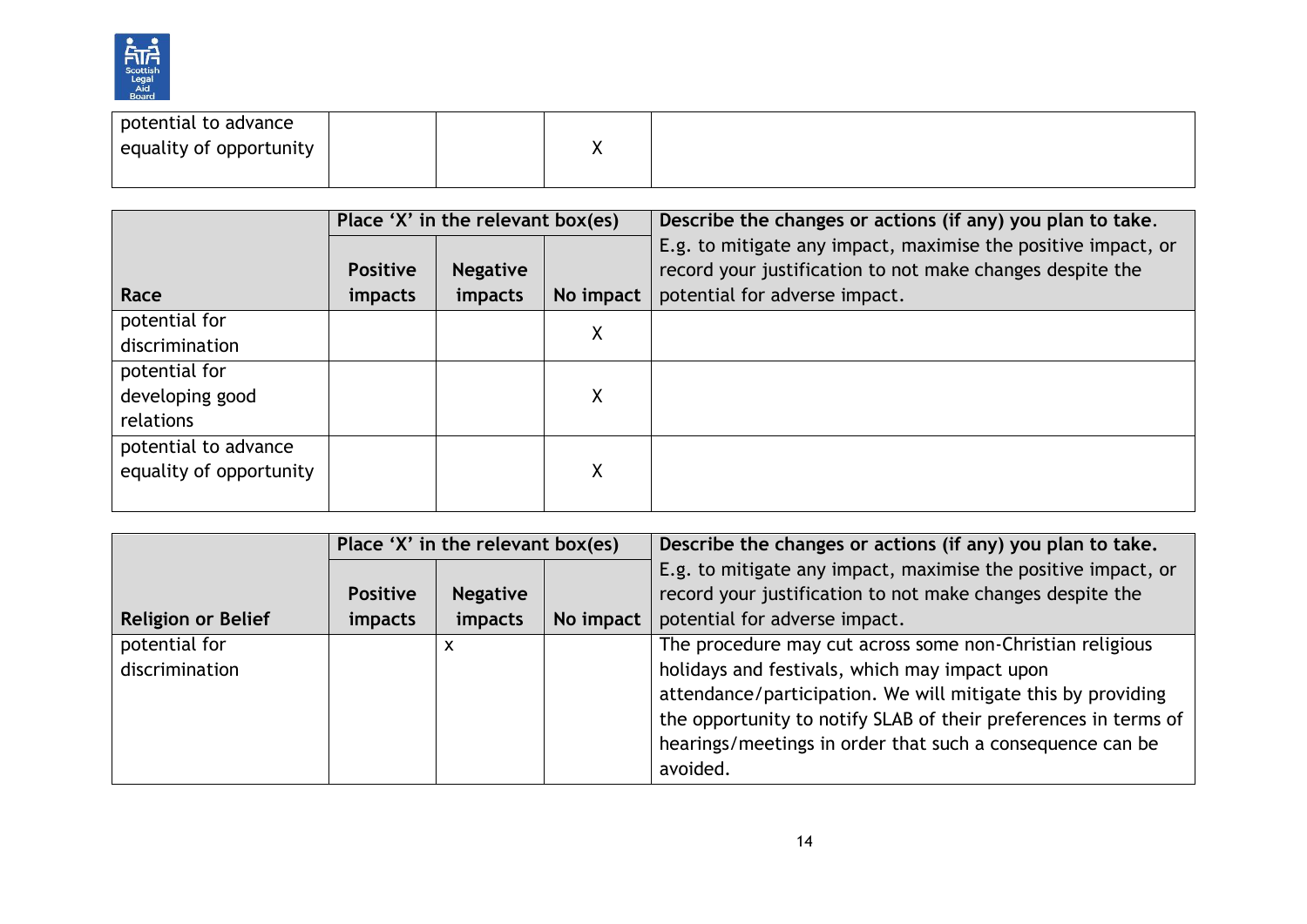

| potential for           |  |   |  |
|-------------------------|--|---|--|
| developing good         |  | Λ |  |
| relations               |  |   |  |
| potential to advance    |  |   |  |
| equality of opportunity |  | X |  |
|                         |  |   |  |

|                           | Place 'X' in the relevant box(es) |                 |           | Describe the changes or actions (if any) you plan to take.    |  |
|---------------------------|-----------------------------------|-----------------|-----------|---------------------------------------------------------------|--|
|                           |                                   |                 |           | E.g. to mitigate any impact, maximise the positive impact, or |  |
|                           | <b>Positive</b>                   | <b>Negative</b> |           | record your justification to not make changes despite the     |  |
| <b>Sexual Orientation</b> | <i>impacts</i>                    | impacts         | No impact | potential for adverse impact.                                 |  |
| potential for             |                                   |                 | χ         |                                                               |  |
| discrimination            |                                   |                 |           |                                                               |  |
| potential for             |                                   |                 |           |                                                               |  |
| developing good           |                                   |                 | Χ         |                                                               |  |
| relations                 |                                   |                 |           |                                                               |  |
| potential to advance      |                                   |                 |           |                                                               |  |
| equality of opportunity   |                                   |                 | χ         |                                                               |  |
|                           |                                   |                 |           |                                                               |  |

|                                  | Place 'X' in the relevant box(es)  |  |           | Describe the changes or actions (if any) you plan to take.     |  |
|----------------------------------|------------------------------------|--|-----------|----------------------------------------------------------------|--|
|                                  |                                    |  |           | E.g. to mitigate any impact, maximise the positive impact, or  |  |
|                                  | <b>Positive</b><br><b>Negative</b> |  |           | record your justification to not make changes despite the      |  |
| <b>Pregnancy &amp; Maternity</b> | impacts<br><i>impacts</i>          |  | No impact | potential for adverse impact.                                  |  |
| potential for                    |                                    |  |           | Pregnant solicitors and those who have recently given birth    |  |
| discrimination                   |                                    |  |           | may find it difficult to attend in-person meetings. Solicitors |  |
|                                  |                                    |  |           | and advocates have the opportunity to advise SLAB of their     |  |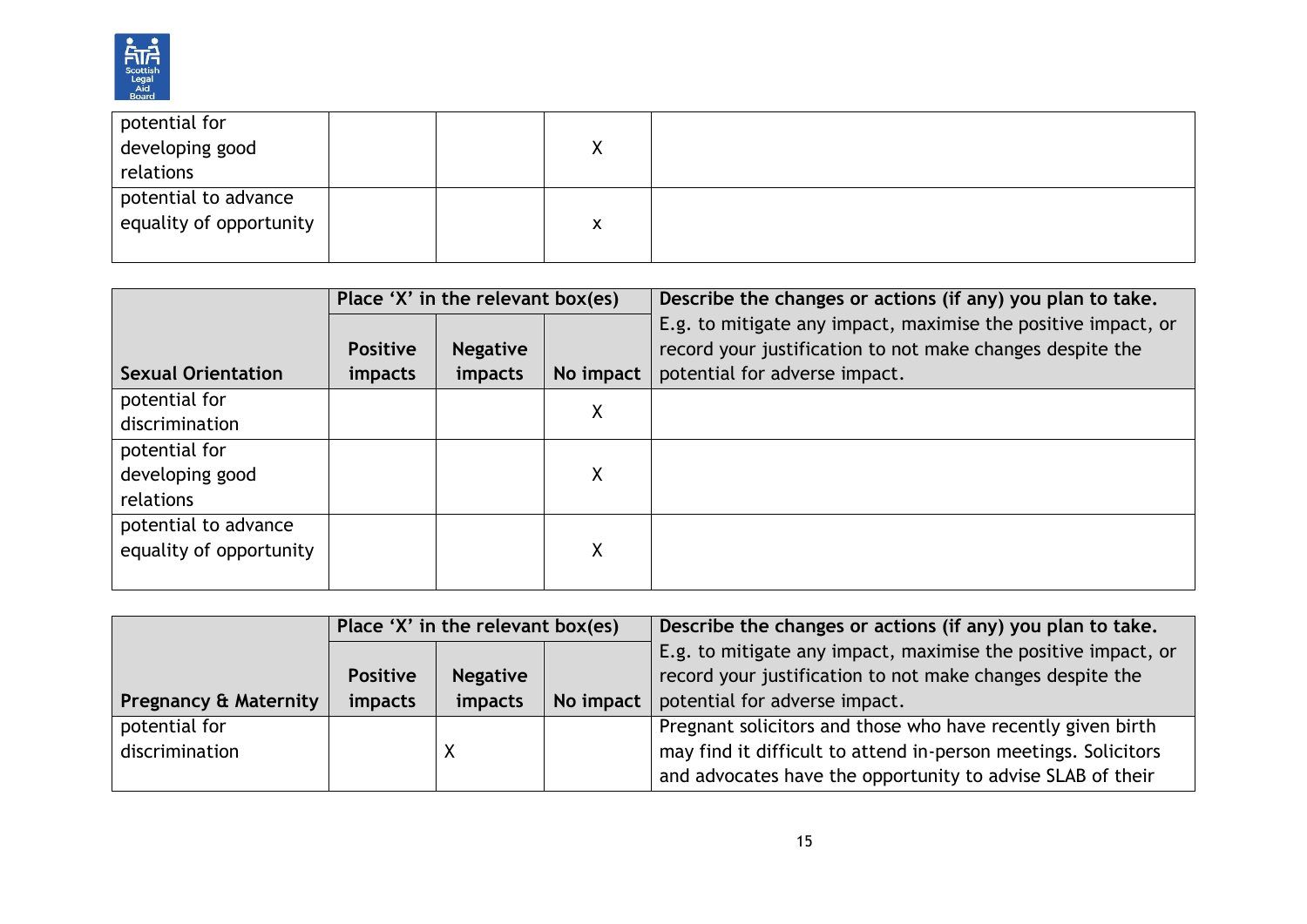

|                                                 |   | personal circumstances in order that the procedure can be<br>adapted to respond to their needs. Again, hearings can be<br>accommodated remotely etc in order to mitigate any issues<br>faced by someone who is pregnant or on maternity leave and<br>who is breastfeeding. |
|-------------------------------------------------|---|----------------------------------------------------------------------------------------------------------------------------------------------------------------------------------------------------------------------------------------------------------------------------|
| potential for<br>developing good<br>relations   | X |                                                                                                                                                                                                                                                                            |
| potential to advance<br>equality of opportunity | Χ |                                                                                                                                                                                                                                                                            |

|                                 | Place 'X' in the relevant box(es) |                            |           | Describe the changes or actions (if any) you plan to take.                                                                                                  |  |
|---------------------------------|-----------------------------------|----------------------------|-----------|-------------------------------------------------------------------------------------------------------------------------------------------------------------|--|
| Marriage & Civil<br>Partnership | <b>Positive</b><br><i>impacts</i> | <b>Negative</b><br>impacts | No impact | E.g. to mitigate any impact, maximise the positive impact, or<br>record your justification to not make changes despite the<br>potential for adverse impact. |  |
| potential for                   |                                   |                            | χ         |                                                                                                                                                             |  |
| discrimination                  |                                   |                            |           |                                                                                                                                                             |  |
| potential for                   |                                   |                            |           |                                                                                                                                                             |  |
| developing good                 |                                   |                            | χ         |                                                                                                                                                             |  |
| relations                       |                                   |                            |           |                                                                                                                                                             |  |
| potential to advance            |                                   |                            |           |                                                                                                                                                             |  |
| equality of opportunity         |                                   |                            | χ         |                                                                                                                                                             |  |
|                                 |                                   |                            |           |                                                                                                                                                             |  |

| Place 'X' in the relevant box(es) |  |
|-----------------------------------|--|
|                                   |  |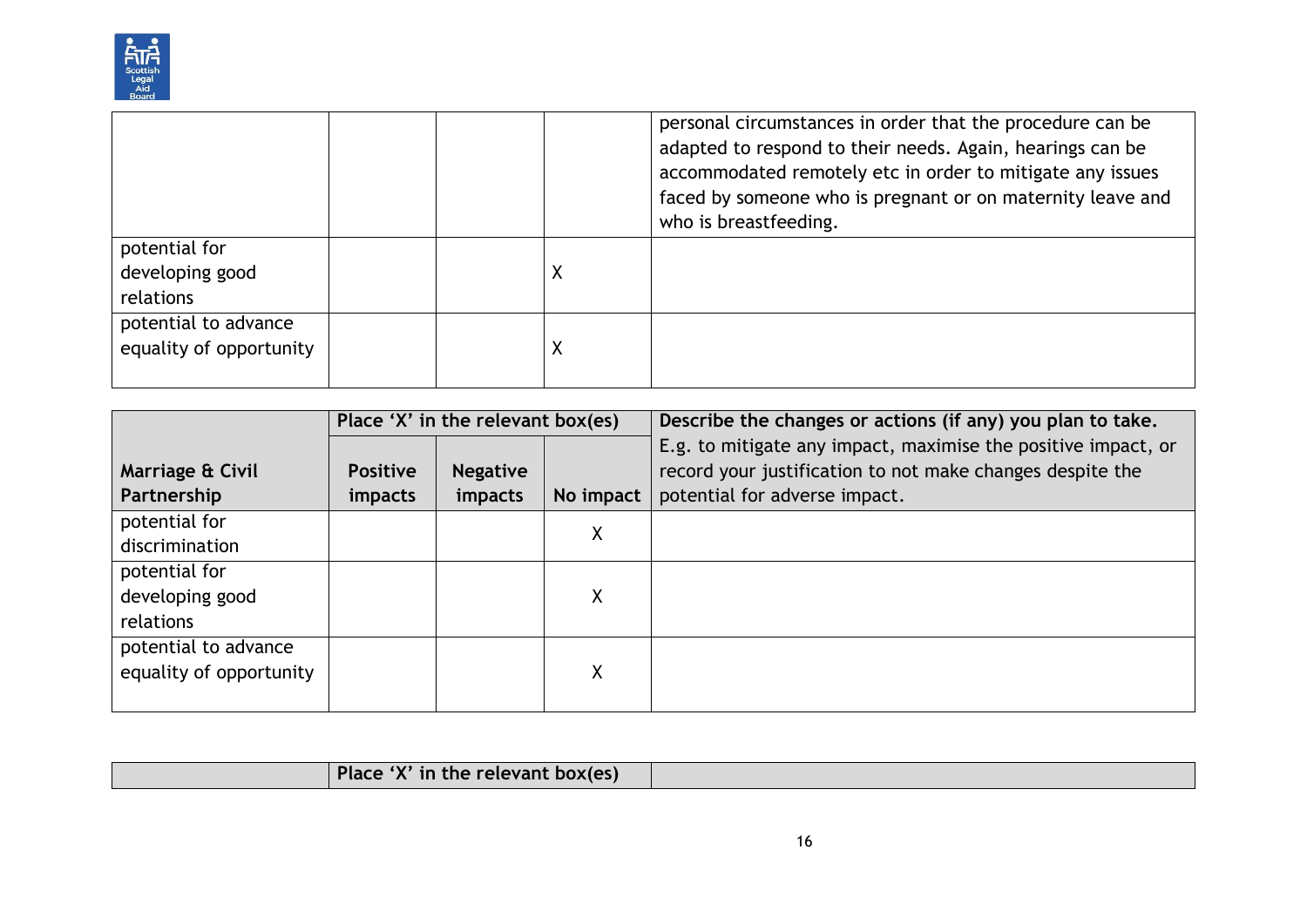

| Care experienced        |                 |                 |           | Describe the changes or actions (if any) you plan to take.    |
|-------------------------|-----------------|-----------------|-----------|---------------------------------------------------------------|
| young people            |                 |                 |           | E.g. to mitigate any impact, maximise the positive impact, or |
|                         | <b>Positive</b> | <b>Negative</b> |           | record your justification to not make changes despite the     |
|                         | <i>impacts</i>  | impacts         | No impact | potential for adverse impact.                                 |
| potential for           |                 |                 | χ         |                                                               |
| discrimination          |                 |                 |           |                                                               |
| potential for           |                 |                 |           |                                                               |
| developing good         |                 |                 | χ         |                                                               |
| relations               |                 |                 |           |                                                               |
| potential to advance    |                 |                 |           |                                                               |
| equality of opportunity |                 |                 | X         |                                                               |
|                         |                 |                 |           |                                                               |

**4.2 Describe how the assessment so far might affect other areas of this policy**/ practice/ process/ service **and/ or project timeline?** 

No further impacts in other areas of section 31 procedure have been identified.

**4.3 Having considered the potential or actual impacts of your policy/ practice/ process/ service on equality groups, you should now record the outcome of this assessment below**. Choose from one of the following (mark with an X or delete as appropriate):

| Please     | Implications for the policy/ practice/ process/ service |
|------------|---------------------------------------------------------|
| select (X) |                                                         |
|            | No major change                                         |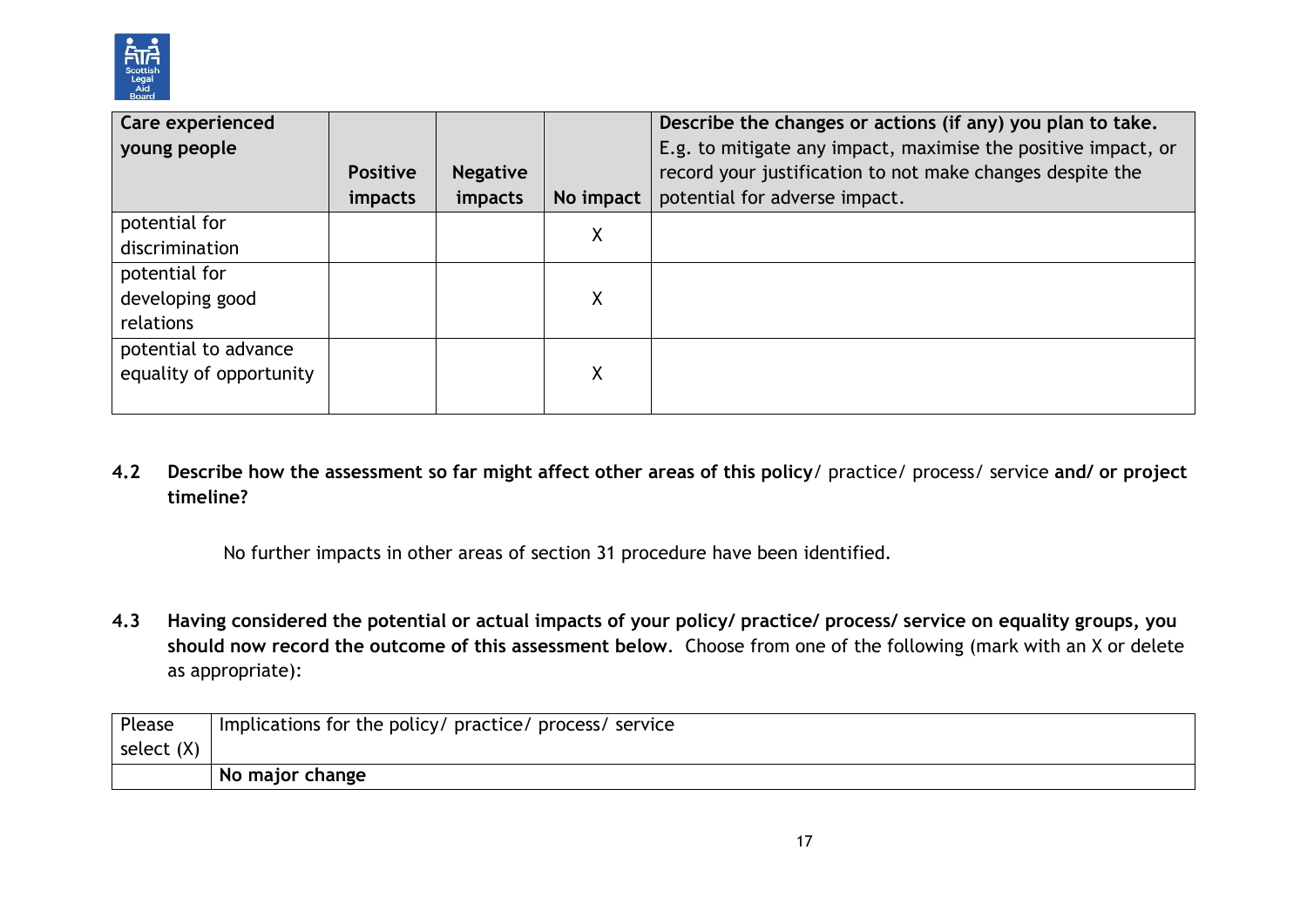

| X | Adjust the policy/ practice/ process/ service<br>The policy has been adjusted in include monitoring. |
|---|------------------------------------------------------------------------------------------------------|
|   | Continue the policy/ practice/ process/ service with adverse impact                                  |
|   | Stop and remove the policy/ practice/ process/ service                                               |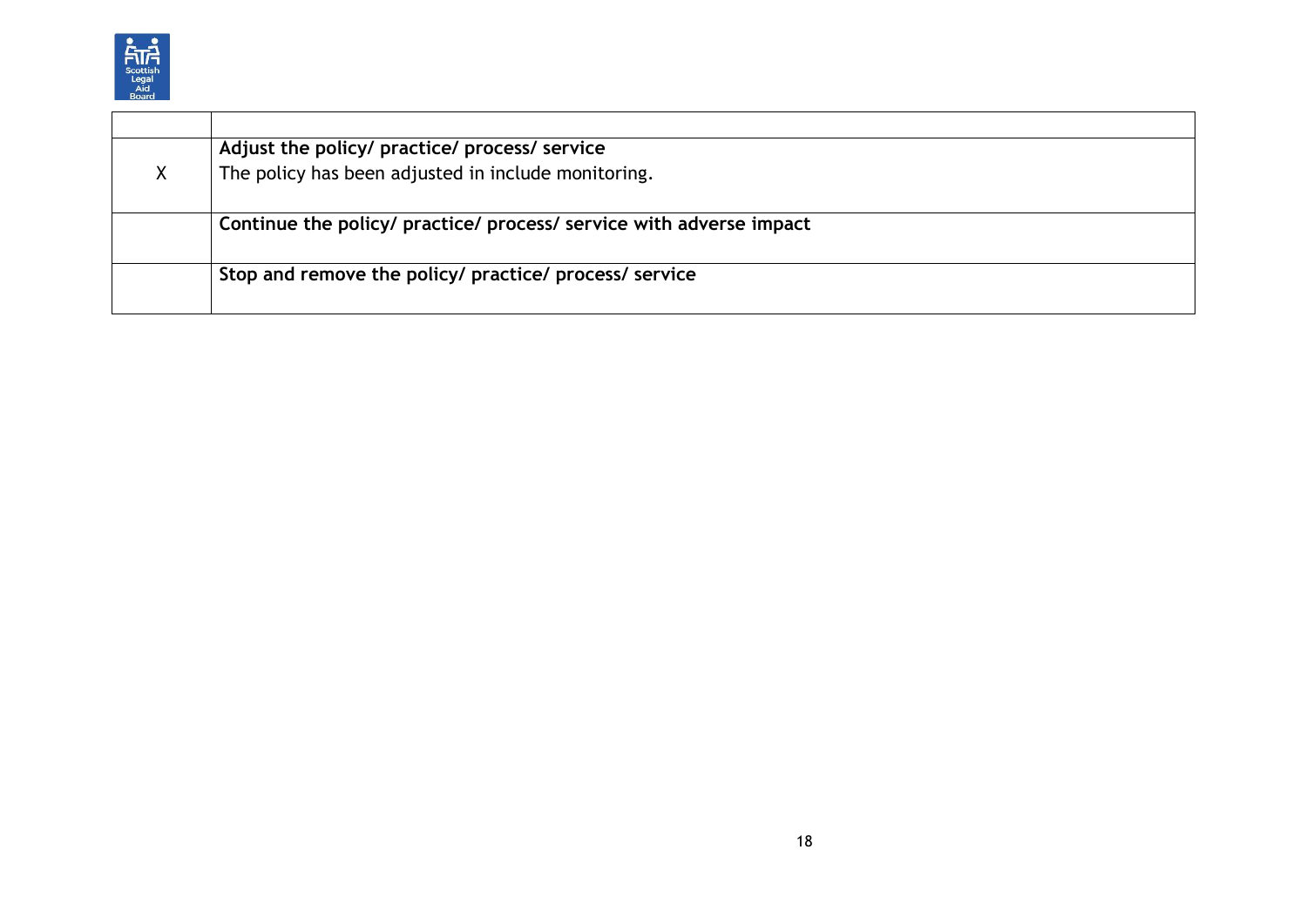

## **Step 5 - Discuss and review the assessment with decision makers and governance structures**

You **must** discuss the findings of this assessment with senior decision makers during the lifetime of the project/ review and before you finalise the assessment. Relevant groups include, but are not limited to, a Project Board, Executive Team or Board members. EqIA should be on every project board agenda therefore only note dates where key decisions have been made (e.g. draft EqIA sign off, discussion about consultation response).

**4.1 Record details of the groups you report to about this policy/ practice/ process/ service and impact assessment.**  Include t**he date you presented progress** to each group and an **extract from the minutes** to reflect the discussion.

Executive Team – August 2021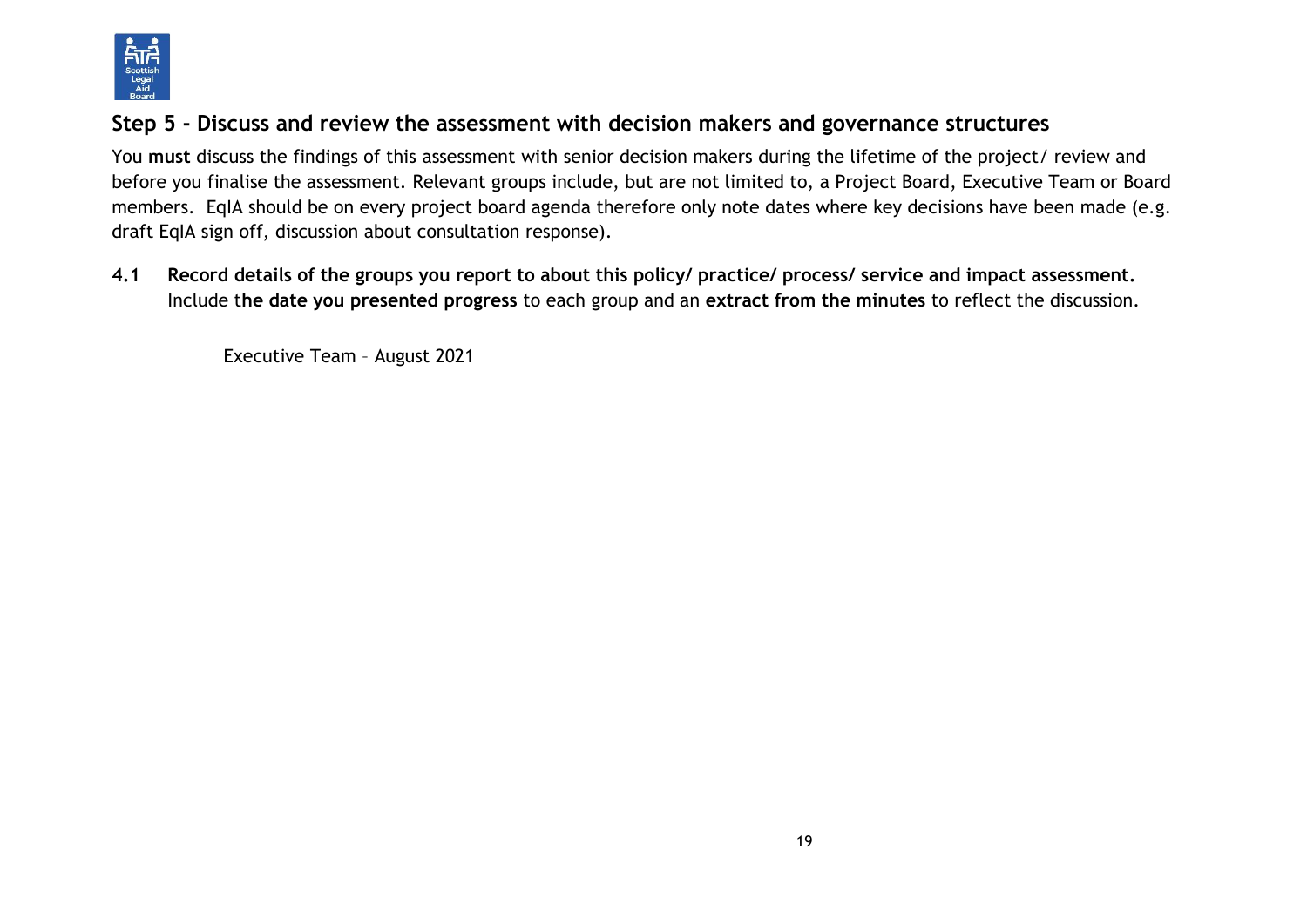

## **Step 6 – Post-implementation actions and monitoring impact**

There may be further actions or changes planned after the policy/ practice/ process/ service is implemented and this assessment is signed off. It is important to continue to monitor the impact of your policy/ practice/ process/ service on equality groups to ensure that your actual or likely impacts are those you recorded. This will also highlight any unforeseen impacts.

**4.1 Record any ongoing actions below.** This can be copied from the project action log or elsewhere in this assessment and should include timescales and person/ team responsible.If there are no outstanding items please make this clear.

There are no outstanding actions

- **4.2 Note here how you intend to monitor the impact of this policy/ practice/ process/ service on equality groups**. In the table below you should:
	- list the relevant measures,
	- Identify who or which team is responsible for implementing or monitoring any changes
	- Where the measure will be reported to ensure any issues can be acted on as appropriate.

| Measure                                           | Lead department/ individual | Reporting (where/<br>frequency)             |
|---------------------------------------------------|-----------------------------|---------------------------------------------|
| Section 31 Procedure Equalities Monitoring Log    | Legal Services - Solicitor  | Principal Legal<br>Adviser - six<br>monthly |
| Section 31 Procedure Equalities Monitoring Report | Principal Legal Adviser     | Annually<br>E.T.                            |